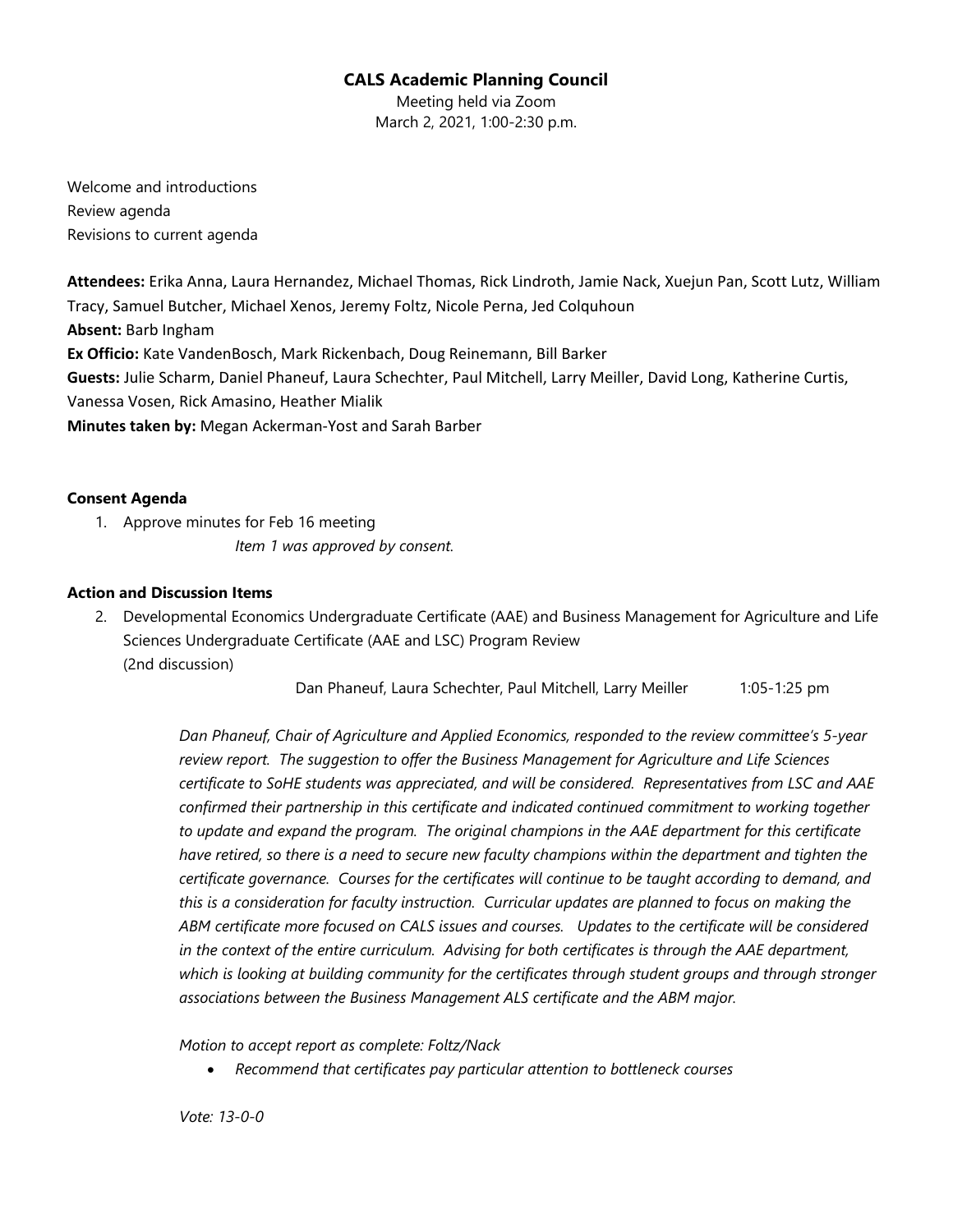#### 3. APL Center Review (2nd discussion)

*David Long, Associate Director of APL, and Katherine Curtis, Director of APL and Professor in C&E Sociology, responded to the review committee's center review report. APL is a research and outreach unit within the Community and Environmental Sociology department. Several academic staff lines are funded by soft money and UW Extension. APL is challenged in the area of staff diversity, which they are working to change. The center has a plan, but it's contingent on being able to hire another staff member. The center is also focusing on improving diversity and equity through the student worker hiring process, and they are working with PEOPLE and other initiatives to diversity student workers.*

*The center works with both research and fee-for-service partners. It is working closely with CALS business office to clarify their fee-for-service definitions and rate sheet to differentiate these options. Professional development is promoted through staff meetings. The center has secured an endowment from the past director for professional development, which will allow professional development opportunities can be constant regardless of budgetary constraints and fluctuations.*

*The center's plan to continue with leadership model. Katherine Curtis will be stepping out of the director role and Randy Stoecker is the incoming director. David Long will continue, and the center is confident that the leadership model will continue in the future. The center currently has staff as PI on two extramural projects. It is reviewing the Research Professor job title, and one staff member is eligible. This would enable the staff member to apply for seed funding and would be able to execute research separate from the PI but does not provide a permanent PI status for the staff member.*

*The center reviewed its name about ten years ago and found there was strong name recognition. It is reevaluating the logo.*

*Q: If the new title isn't going to solve the issue of permanent PI status, what do you envision as the solution?*

*A: We're looking forward to knowing more about the titles and definitions so that we know where we are. We're working on finding creative ways to support academic staff research consistent with the university's criteria. The stopgap for us has always been partnering with folks across campus, but this still limits our ability to advance independently of those networks.*

*Comment: The guidelines for the new Research Professor titling are in their final stage. We will be submitting that to the college, and the final version should be available in the next few months. Unfortunately, the issue of PI status is something the committee is still wrestling with, since conferring permanent PI status is something that would run afoul of FP&P, which is a university issue. The Research Professor title will confer PI status, but not permanent status. PI Status can be conferred on a per project basis, over a set period of years, or on a permanent basis.*

*Motion to accept report as complete: Lindroth/Anna*

*Vote: 12-0-0*

### 4. Research Professor and Teaching Professor update

*Rick Amasino and Rick Lindroth provided an update on creating the college definitions for the Research Professor and Teaching Professor titles. Campus provided a template with verbiage for colleges and schools to use, which has formed the basis of the definitions. The two working groups are currently finalizing their documents, including how the professor track will be distinguished from the other academic staff titles, as well as standards for the three title levels. There is information on how*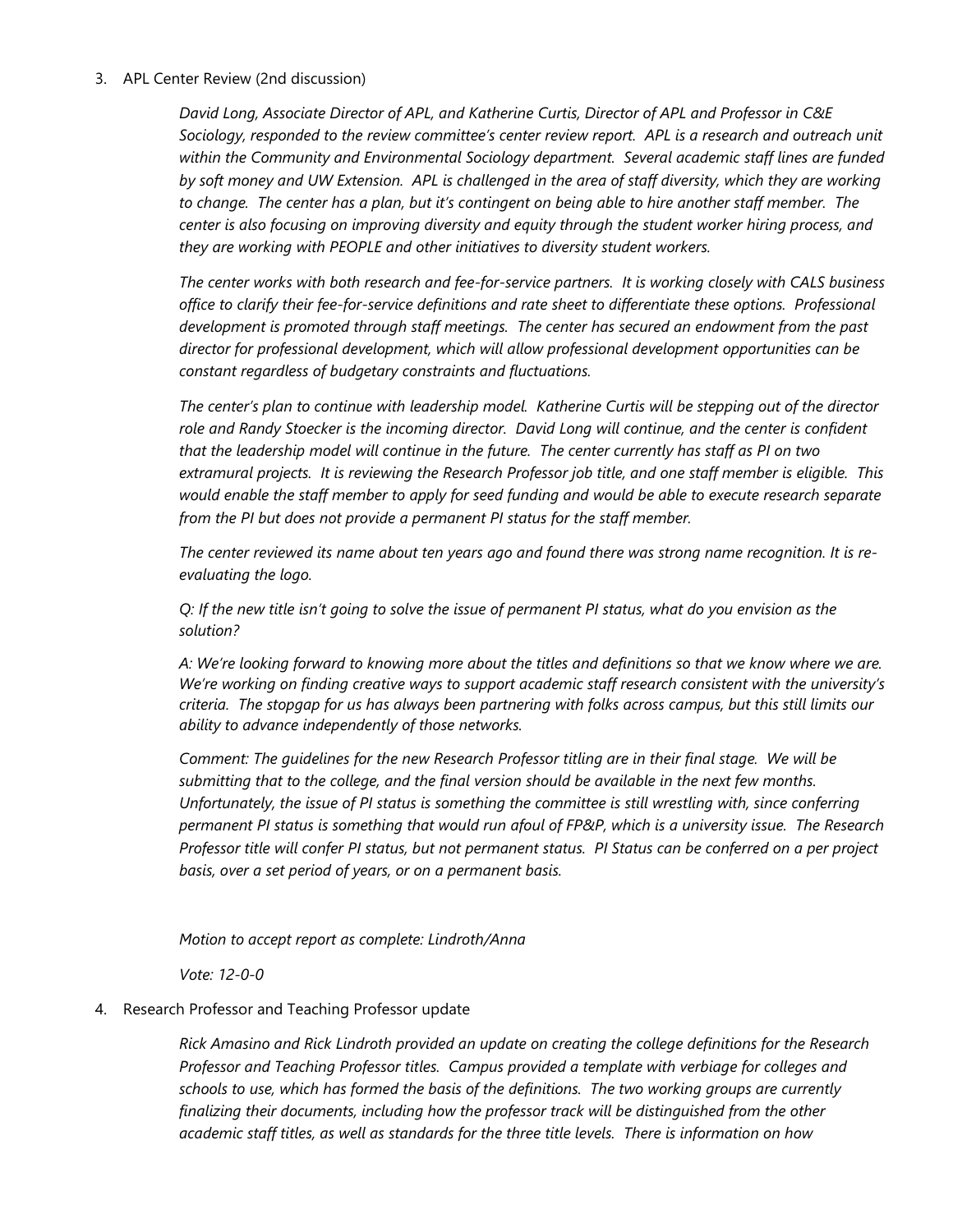*departments would apply the criteria. The documents are also being aligned with each other for consistency. The next step will be to work with the dean's office to create a document outlining a communication plan and decision-making process for conferring the titles.*

*Q: How is the "teaching professor" different from a faculty associate?*

*A: For example, faculty associates may deliver a specific course or delivering part of a particular course. The teaching professorship would require understanding and knowledge of teaching, assessment, and pedagogy. As you go up the titling levels, we would expect that knowledge to be disseminated throughout the department.*

*Q: Is there anything that APC members should be asking of our constituents? Is there any information that would be helpful to prepare?*

*A: I think you will be able to distribute a draft to your colleagues soon. We are looking forward to getting feedback from the rest of you.*

*Q: Will we be looking at this twice or one time? I want to make sure there is sufficient time to review.*

*A: We will be getting feedback before it is voted on. We want to make sure this is in front of CASI and the chairs for comment. We could also put this in eCALS to disseminate the draft for comment. The current expectation is that this will be in place for the new fiscal year.*

*Q: Were there any issues that you found that were specific to CALS and weren't addressed by other colleges?*

*A: We tailored this to the college. The teaching professor titling didn't require college-specific criteria, but the research professor definition has a structural issue concerning PI-ship, mechanisms for funding, and whether research professors would be eligible for CALS-specific formula funds. The group decided that this titling document would not include specific rules around those specific funds, but that does need to be addressed. The other topic was if extension faculty could serve on mentoring committees for research professors. The group decided that they should be treated consistent with other faculty, and be eligible to serve on mentoring committees.*

5. Proposed changes to CALS Honors Program Admission

*Sarah Barber, Assistant Dean for Academic Programs and Policies, presented this proposal to the committee. The CALS Honors program is a special program on campus. There are currently about 100 students in the program, and there are two tracks – Honors in the College and Honors in the Major. The proposal is for a change in the admissions criteria for first-year students. UW-Madison has received permission from the Board of Regents to be test-optional, so prospective first-year undergraduate students don't need to submit SAT and ACT scores. Admission into the CALS Honors program as a firstyear student currently requires one of three things: class rank in top 10%, SAT scores, or ACT scores. Not all high schools provide a rank, and since students aren't currently required to submit SAT/ACT scores, there may be incoming CALS students who cannot meet the admissions requirements. The proposed*